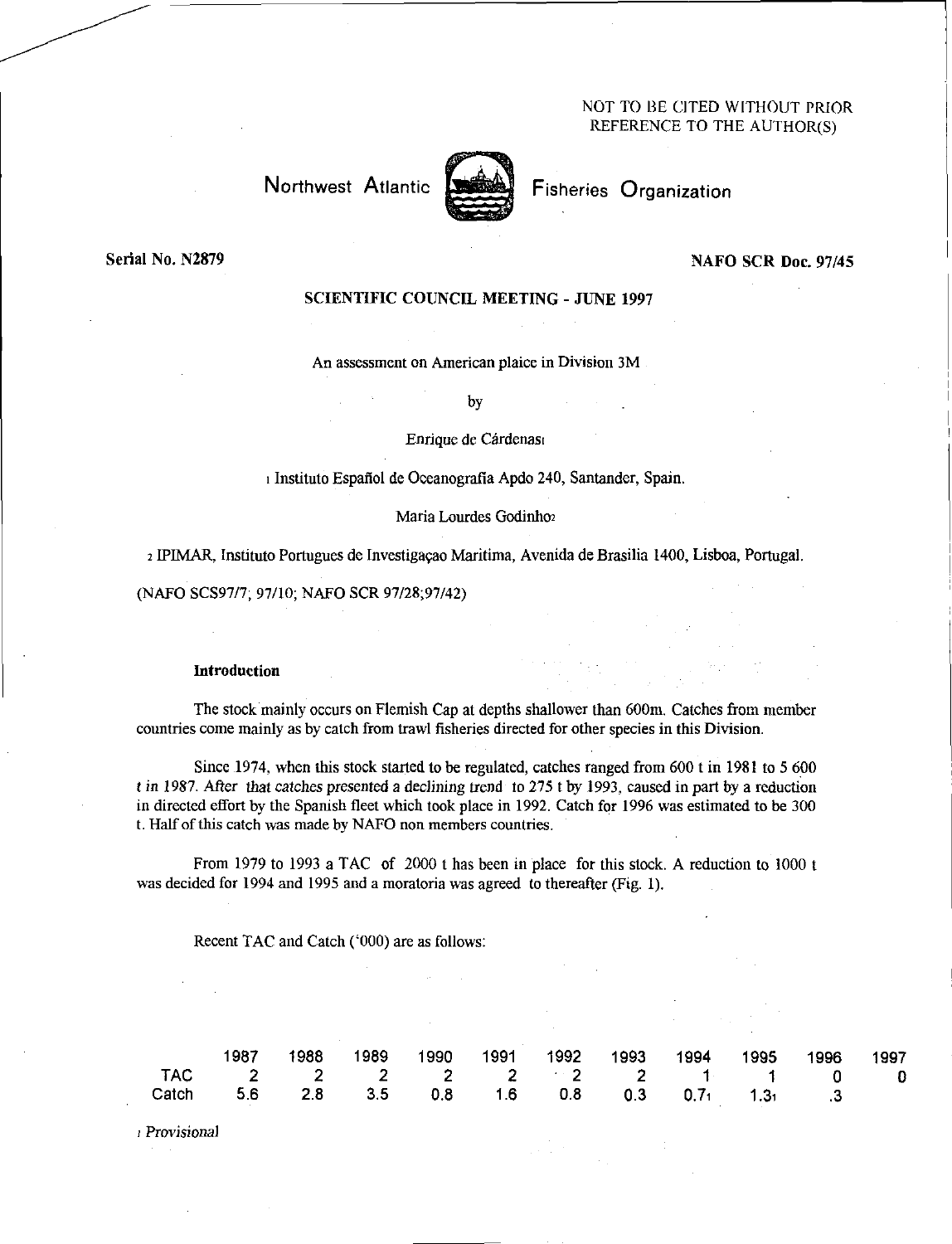



## Input Data

### Commercial fishery data

Portugal and Spain provided length composition of the trawl catches. Biological information for Portuguese catches is only available for the 4th quarter (23 samples). This information was used to estimate the length composition of the 150 t catches by the non member countries. The age composition of the Portuguese catches was obtained using the age-length key derived from the 1996 Flemish Cap bottom trawl survey. The 1990 and 1991 year classes appear as the most abundant ones. Results are presented in Table 1.

| Age | 1988 | 1989 | 1990 | 1991 | 1992 | 1993 | 1994 | 1995 | 1996 |
|-----|------|------|------|------|------|------|------|------|------|
| 3   | 34   | 188  | 11   | 14   | 15   | 27   | 5    | 21   | 10   |
| 4   | 204  | 150  | 184  | 102  | 30   | 30   | 222  | 166  | 95   |
| 5   | 642  | 507  | 57   | 545  | 86   | 70   | 94   | 445  | 241  |
| 6   | 1161 | 998  | 95   | 288  | 282  | 86   | 77   | 368  | 350  |
|     | 790  | 1041 | 169  | 412  | 73   | 79   | 82   | 307  | 95   |
| 8   | 1003 | 499  | 229  | 363  | 148  | 39   | 289  | 217  | 82   |
| 9   | 289  | 446  | 156  | 222  | 133  | 23   | 28   | 183  | 40   |
| 10  | 93   | 213  | 69   | 63   | 62   | 19   | 55   | 22   | 47   |
| 11  | 24   | 169  | 10   |      | 36   | 2    | 19   | 36   | 10   |
| 12  | 52   | 40   | 2    | 3    | 19   |      | 19   | 52   | 8    |
| 13  | 55   | 20   | 2    | 0    | 22   |      | 22   | 41   | 10   |
| 14  | 14   | 8    |      | 0    | 0    |      | 46   | 24   | 8    |
| 15  | 27   | 0    | 0    | 0    | 0    |      | 46   | 32   | 5    |
|     |      |      |      |      |      |      |      |      |      |

Table 1.- Catch at age matrix for the period 1988-95

Mean weight at age in the catch are presented in Table 2 and do not indicate any trend, although 1996 mean weight at age in 1996 were bellow average for most of the age groups.

 $\left.\left.\begin{matrix} 1 \\ 1 \\ 0 \\ 0 \\ 0 \\ 0 \end{matrix}\right\rangle \left.\begin{matrix} 1 \\ 1 \\ 0 \\ 0 \\ 0 \\ 0 \\ 0 \end{matrix}\right\}\right|_{\mathcal{H}}$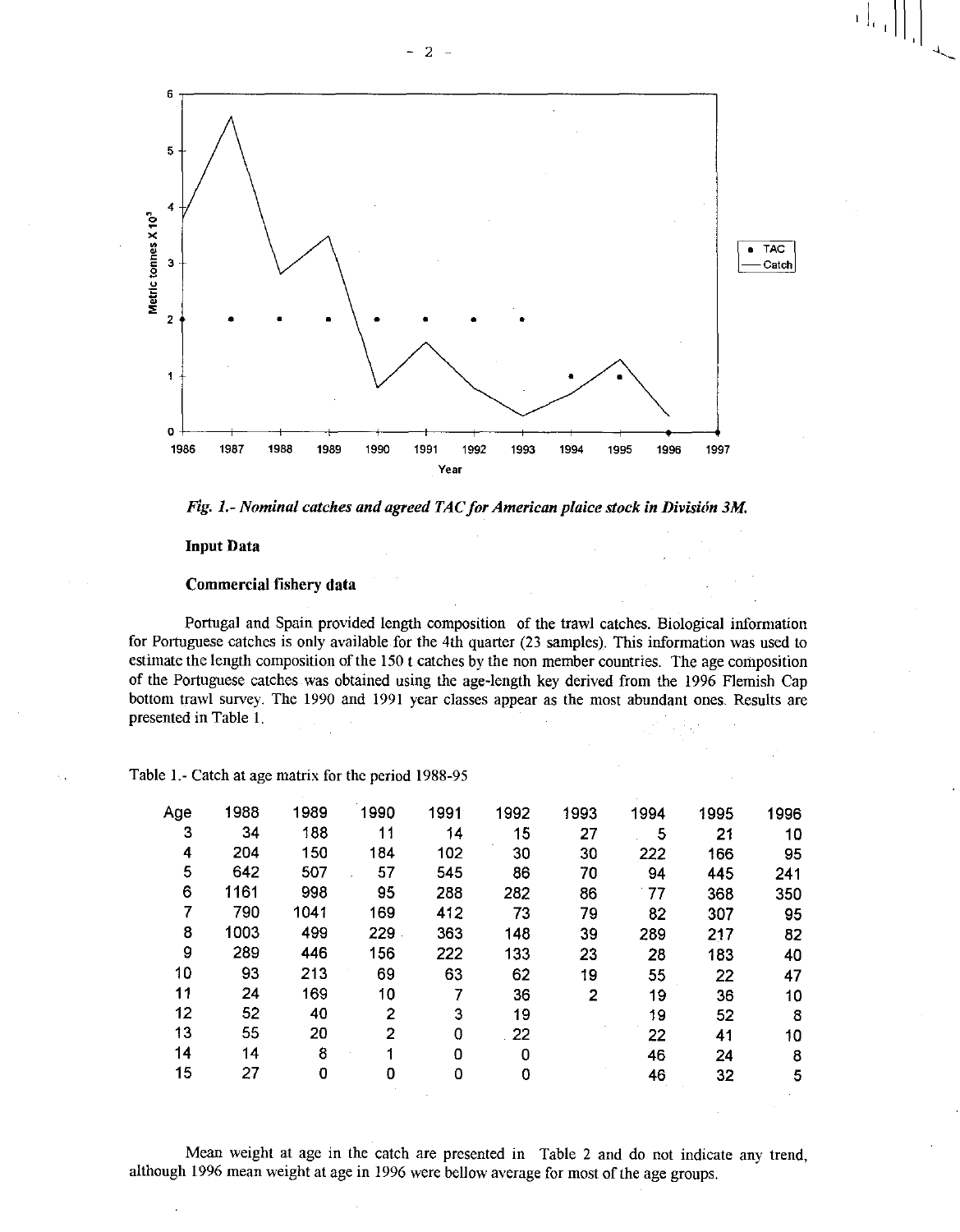| Age | 1988  | 1989               | 1990  | 1991  | 1992  | 1993  | 19942 | 19952<br>0.037 | 1996    | Mean<br>0.037 |
|-----|-------|--------------------|-------|-------|-------|-------|-------|----------------|---------|---------------|
| 3   | 0.181 | 0.247              | 0.237 | 0.117 | 0.201 | 0.145 | 1.144 | 0.159          | 0.253   | 0.298         |
| 4   | 0.264 | 0.371              | 0.358 | 0.304 | 0.292 | 0.271 | 0.282 | 0.275          | 0.323   | 0.304         |
| 5   | 0.293 | 0.449              | 0.488 | 0.472 | 0.456 | 0.377 | 0.436 | 0.435          | 0.442   | 0.428         |
| 6   | 0.445 | 0.681              | 0.579 | 0.619 | 0.649 | 0.611 | 0.510 | 0.577          | 0.588   | 0.584         |
| 7   | 0.619 | 0.867              | 0.845 | 0.873 | 0.754 | 0.915 | 0.594 | 0.632          | 0.737   | 0.760         |
| 8   | 0.864 | 0.960              | 0.992 | 1.064 | 0.978 | 1.303 | 0.752 | 0.775          | 0.823   | 0.946         |
| 9   | 1.001 | 1.156              | 1.101 | 1.282 | 1.183 | 1.265 | 0.895 | 1.023          | 0.975   | 1.098         |
| 10  | 1.198 | 0.975              | 1.125 | 1.380 | 1.271 | 1.468 | 0.868 | 1.150          | 0.915   | 1.150         |
| 11  | 1.233 | 1.588              | 2.006 | 1.477 | 1.491 | 1.731 | 0.976 | 1.354          | 1.158   | 1.446         |
| 12  | 1.504 | 1.481,             | 1.887 | 1.671 | 1.645 |       | 0.976 | 1.386          | 1.296   | 1.481         |
| 13  | 1.806 | 1.574 <sub>1</sub> | 1.726 |       | 1.997 |       | 1.215 | 1 5 2 6        | 1 1 7 2 | 1.574         |
| 14  | 1.674 | $1.588_1$          | 1.758 |       |       |       | 1.500 | 1.626          | 1.383   | 1.588         |
| 15  |       |                    |       |       |       |       |       | 1.526          | 1.537   | 1.532         |
| 16  |       |                    |       |       |       |       |       | 1.709          | 1.330   | 1.520         |

Table 2.- Mean weight at age in the catch for the period 1988-96

I Estimated as a mean from the remaining years.

<sup>2</sup>Derived from the EU survey.

Ŷ.

## Research survey data

The series of research surveys conducted by the EU since 1988 was continued in July 1996. The Russian survey series started in 1983 was interrupted in 1994. A new Canadian series started in 1996, but with only one data point available, results are not comparable with the former Canadian series in this area. A continuos decreasing trend in both the indices of abundance and biomass was observed since the beginning of the EU series. Russian series, although presenting a higher variability, also show a decreasing trend between the 1986 - 1993 period (Table 3, Fig. 2).

Table 3 .- Trend in biomass and abundance showed by the surveys.

| Year |       | EU-Num EU-Biom. | R.-Num. | R.-Biom.  | C-Num. | C-Biom. |
|------|-------|-----------------|---------|-----------|--------|---------|
| 1983 |       |                 |         | 8900      |        |         |
| 1984 |       |                 |         | 7500<br>٠ |        |         |
| 1985 |       |                 |         | 7800      |        |         |
| 1986 |       |                 |         | 20200     |        |         |
| 1987 |       |                 |         | 9300      |        |         |
| 1988 | 21219 | 11868           | 10000   | 6500      |        |         |
| 1989 | 20500 | 10533           | 8300    | 5000      |        |         |
| 1990 | 16631 | 9101<br>$\sim$  | 2600    | 1200<br>٠ |        |         |
| 1991 | 13932 | 7565            | 12700   | 14400     |        |         |
| 1992 | 10363 | 6492            | 1900    | 1000      |        |         |
| 1993 | 9268. | 5949            | 3600    | 2700      |        |         |
| 1994 | 8538  | 6173            |         |           |        |         |
| 1995 | 7100  | 5087            |         |           |        |         |
| 1996 | 4321  | 3073            |         |           | 3200   | 2400    |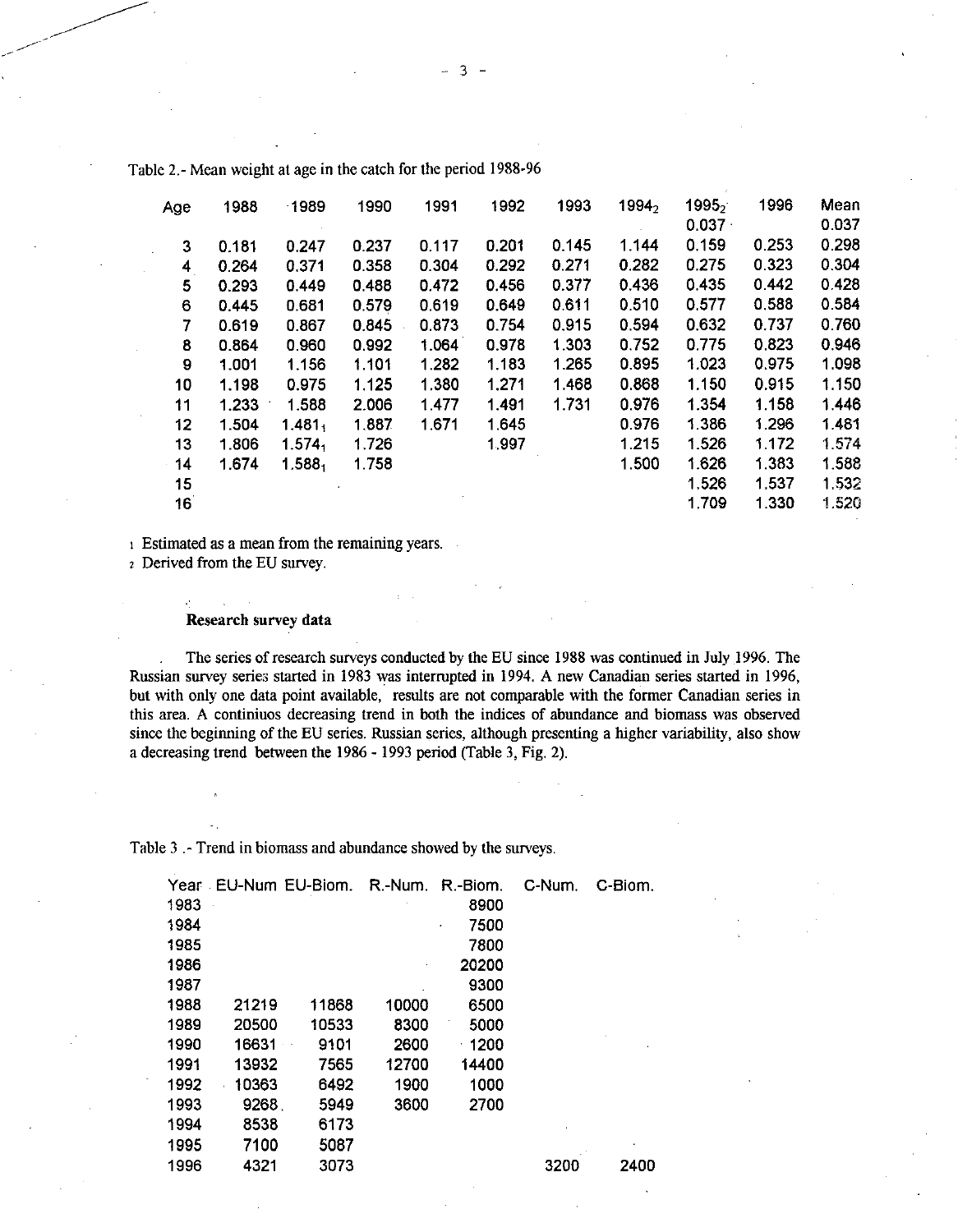

*Fig. 2.- Trends in biomass and abundance in the surveys.* 

During the survey series the age reader was changed three times, an age compositions of the survey may reflect different criteria. During 1996 a revision of 1995 American plaice aging took place in order to have a continuos four years period aged by the same reader, which resulted in a more coherent' age composition of the catch for the last 4 years, but there are still inconsistencies (Table 4). The 1996 and 1990 year-classes continue to be the strongest of the series. Since 1991 a series of very poor yearclasses are indicated by the EU research survey, the weakness of which were confirmed in the following years.

| Table 4 - Age composition of A. plaice in the EU survey series. |  |  |
|-----------------------------------------------------------------|--|--|
|-----------------------------------------------------------------|--|--|

| Age   | 1988  | 1989  | 1990  | 1991  | 1992  | 1993 | 1994 | 1995 | 1996 |
|-------|-------|-------|-------|-------|-------|------|------|------|------|
| 2     | 2284  | 454   | 359   | 309   | 736   | 9    | 34   | 19   | 28   |
| 3     | 625   | 6847  | 775   | 911   | 679   | 1365 | 40   | 99   | 103  |
| 4     | 3040  | 1500  | 7083  | 1877  | 910   | 969  | 1789 | 627  | 222  |
| 5     | 1975  | 3238  | 897   | 4461  | 1471  | 643  | 782  | 1620 | 465  |
| 6     | 3020  | 3006  | 2475  | 1836  | 3423  | 320  | 651  | 990  | 1236 |
| 7     | 4154  | 2868  | 1717  | 2009  | 913   | 3110 | 703  | 988  | 656  |
| 8     | 4258  | 1691  | 1657  | 1566  | 1090  | 339  | 2487 | 665  | 411  |
| 9     | 1492  | 587   | 1030  | 675   | 624   | 592  | 243  | 1132 | 308  |
| 10    | 207   | 261   | 485   | 232   | 289   | 296  | 480  | 128  | 470  |
| 11    | 109   | 34    | 90    | 8     | 138   | 198  | 166  | 143  | 113  |
| 12    | 61    | 14    | 15    | 48    | 74    | 229  | 164  | 119  | 63   |
| 13    |       |       | 31    |       | 16    | 280  | 195  | 119  | 67   |
| 14    |       |       | 17    |       |       | 865  | 398  | 241  | 90   |
| 15    |       |       |       |       |       | 28   | 397  | 183  | 62   |
| 16    |       |       |       |       |       | 35   | 9    | 27   | 20   |
| Total | 21225 | 20500 | 16631 | 13932 | 10363 | 9278 | 8538 | 7100 | 4314 |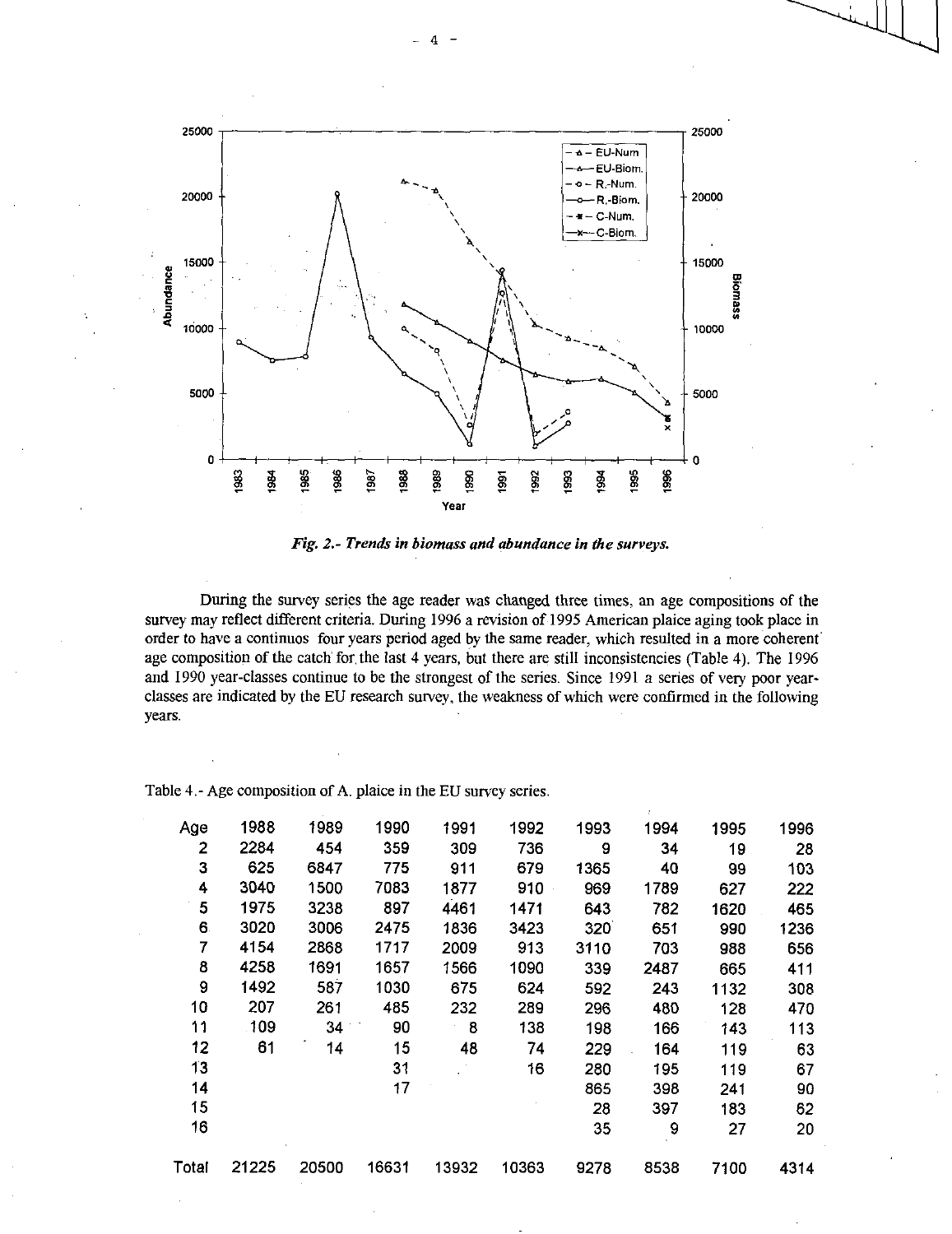The spawning stock biomass (50% age  $5 + age 6$ +), as estimated from the EU surveys, increased in 1993 to a value close to 1991, but decreased since 1995 (Table 5). The level in 1996 was only a 34% of the 1988 level, the lowest point observed in the survey serie (1988-96). This decreasing trend is expected to be continued as no strong year classes will recruit to the SSB in the near future.

Table 5.- Trends in the SSB index showed by the survey.

|  |  | Year 1988 1989 1990 1991 1992 1993 1994 1995 1996 |  |  |  |
|--|--|---------------------------------------------------|--|--|--|
|  |  | SSB 8.5 5.8 5.3 5.7 3.6* 5.0 5.0 4.3 2.9          |  |  |  |

\* Estimating using mean weight at age in the catch

## *Estimation* of parameters

 $\mathbf{r}$ 

Taking into account the deficiencies in the data base, only a crude approximation of the trend in fishing mortality could be obtained, by comparing the catch, and survey biomass ratio for ages fully recruited to the fishery (8-11).

For 1996 the F index was 0.13, which indicate a decrease to half the level observed in 1995 (Table 6; Fig. 3). However all the indices of this stock are going down and there in no sign of recovery.

Table 6.- Trend in F index for the period 1988-96.

| Year | Catch | Survey | C/B  |
|------|-------|--------|------|
| 1988 | 1298  | 6066   | 0.21 |
| 1989 | 1470  | 2573   | 0.57 |
| 1990 | 497   | 3262   | 0.15 |
| 1991 | 768   | 2481   | 0.31 |
| 1992 | 435   | 2141   | 0.20 |
| 1993 | 111   | 1075   | 0.10 |
| 1994 | 309   | 2666   | 0.12 |
| 1995 | 429   | 1580   | 0.27 |
| 1996 | 161   | 1199   | 0.13 |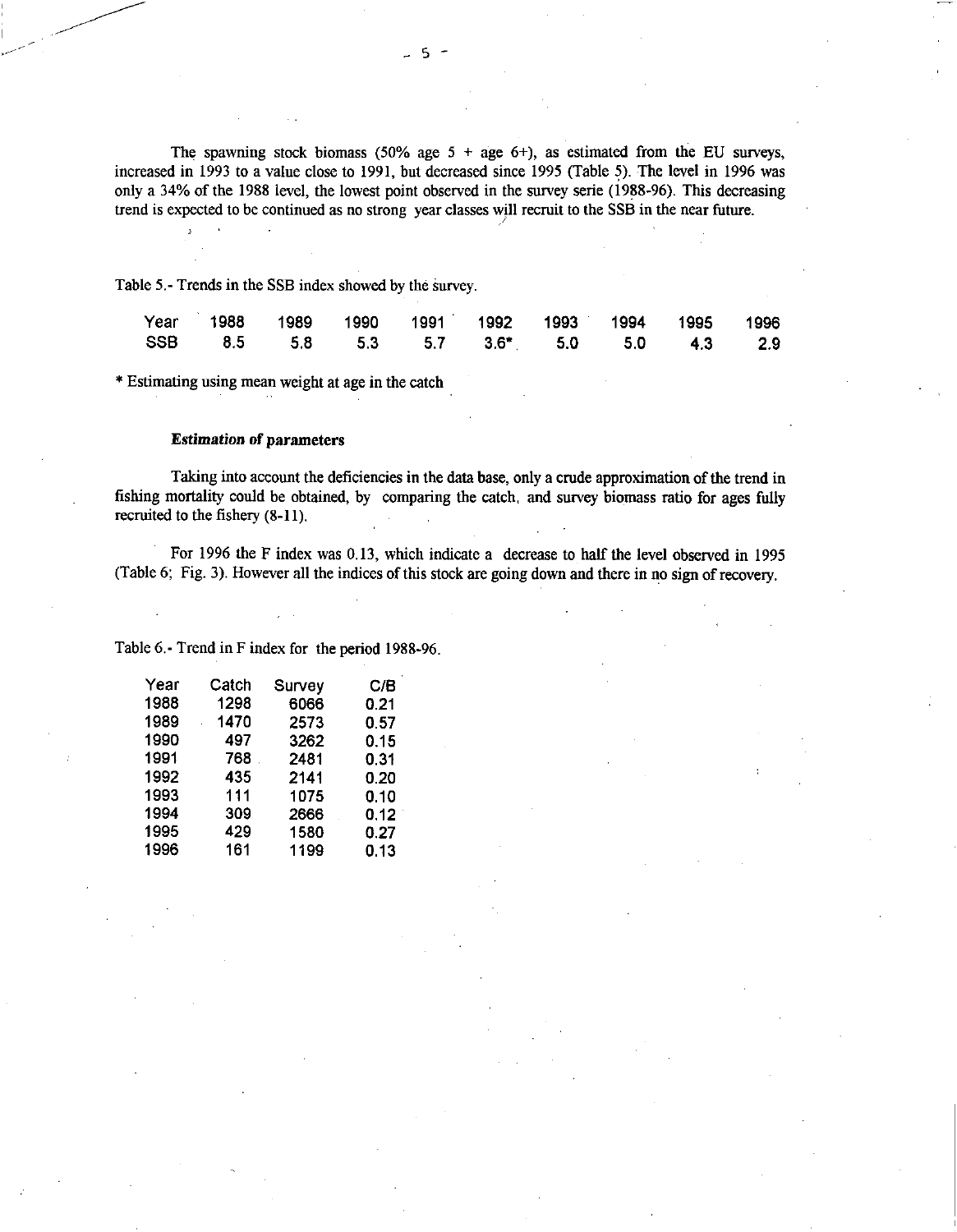